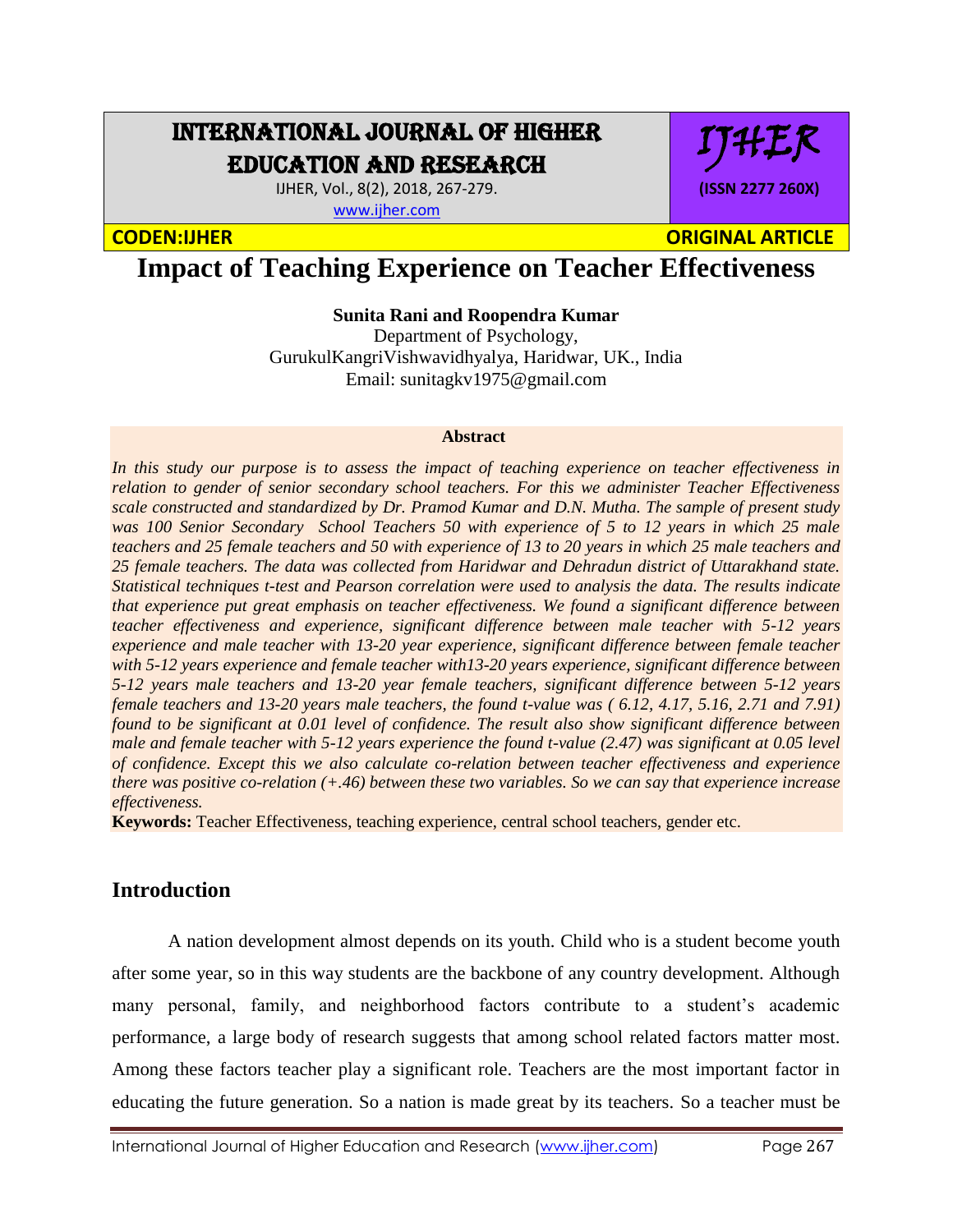effective. Teacher effectiveness in education, teacher experience is probably the key factor in employees' policies that affect current employees; it is a corner stone of traditional single salary schedule. It drives teacher transfer policies that prioritize seniority, and it is commonly considered a major source of inequity across school and, therefore, a target for re distribution. The underlying assumption is that experience promotes effectiveness.

Teachers play a very important role in the achievement and career development of their students. Directly or indirectly teachers' personality affects the personality and growth of students. The examples set by them have long lasting effects on their personality. Even the child's motivation and self-confidence depends upon the teacher's approach and personal qualities. Sometimes, children identify themselves with their teachers; they grasp the way of thinking, speaking, way of life. Their teacher reflects through their behavioral expressions. Sometime teacher present a good picture of their personality through their behavior, sometime it reflect bad characteristics. All these things put effect on teacher effectiveness.

The teacher who makes his adjustment through impunitive and intropunitive patterns of behavior may be extremely unhappy himself/herself but may have essentially no negative influence on his students growth and adjustment but the teachers who employ extra-punitive pattern of behavior to reduce her/his psychological tension will have some undesirable effects on the psychological growth and adjustment of students. So what was pattern of behavior it make impact on effectiveness

Teacher effectiveness is seen in term of personal aspect professional aspect, intellectual aspect, and strategies of teaching aspect and social aspect of teacher effectiveness. If we talk about personal characteristics it includes, personality traits and other qualities. Professional characteristics include attitude towards teaching, working style, interaction with students, skills and proficiency to teach etc. The intellectual characteristics depict, knowledge of subject matter, updating knowledge, timely as per demand strategies of teacher refer to classroom teaching techniques adopting one to one conversation approach abilities to arrange group activities etc. The social aspect of teacher effectiveness include maintaining good interpersonal relationship with colleagues, interest to participate in social and cultural activities, influence of society and community factors in teaching effectiveness etc. for effectiveness or personal effectiveness one condition is better self-awareness. Luft and Ingham (1973) developed a simple model for self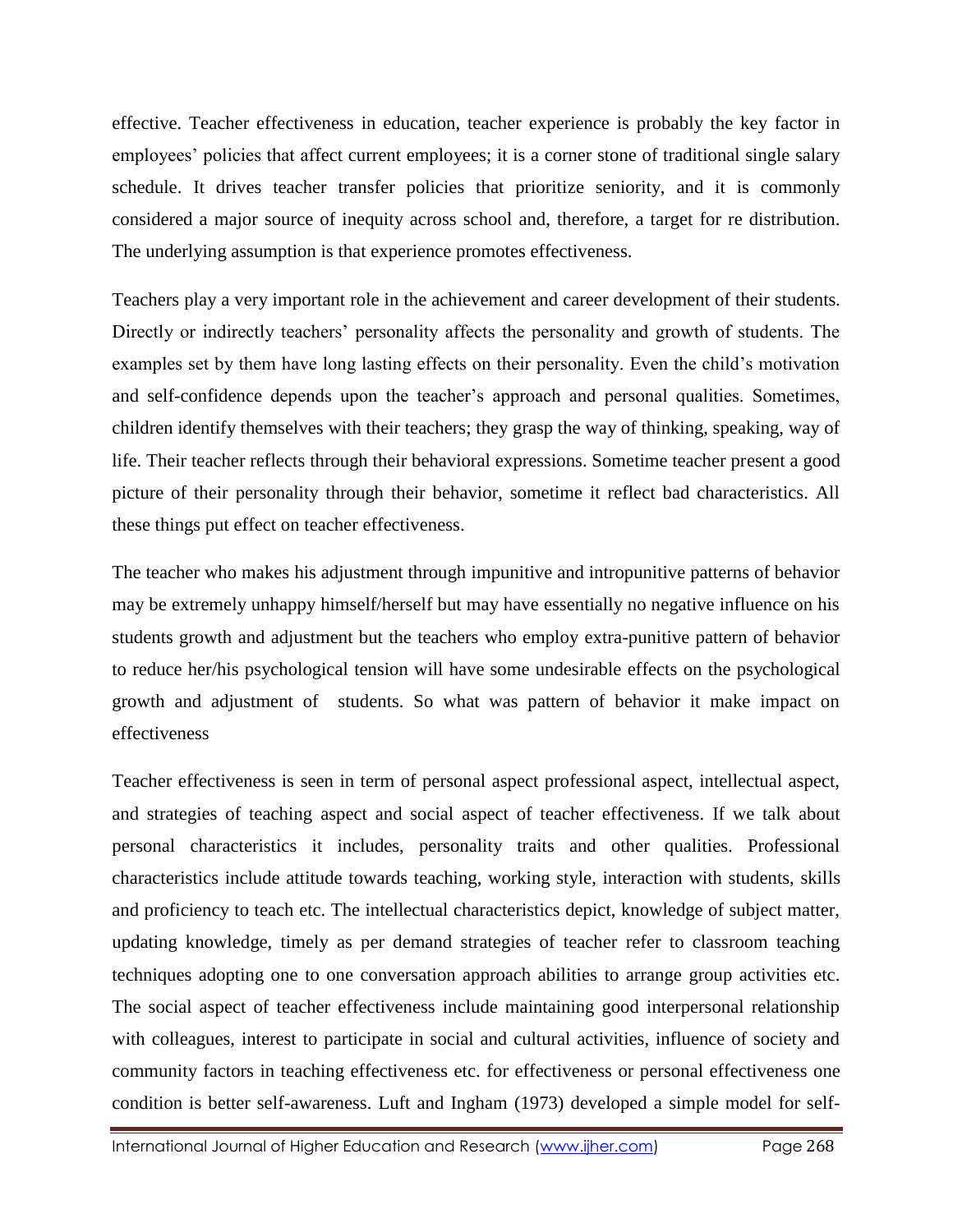awareness, which is widely used for this purpose. An effective teacher may be understood as one who helps development of basic skills, understanding, proper work habits, desirable attitudes, value judgment and adequate personal adjustment of the students (Ryan, 1969). Thus the most known criterion for measuring good teaching is the amount of students learning that occurs. Those who learn more, consider their teachers more effective (Cohen,1981; Theall and Franklin,2001).

The major research findings are that experience is more important for teacher effectiveness. Student achievement is related to teacher competence in teaching (Kemp and Hall, 1992). Teacher effectiveness was also studied in relation to gender, location and academic stream (Biswas, 2017) and Results of this study revealed that there was no significant difference between male and female school teachers effectiveness, there was a significant difference between rural and urban school teachers effectiveness, there is a significant difference between secondary and higher secondary schoolteachers effectiveness, and there was a significant difference between arts and science subject teaching schoolteachers effectiveness. Teacher effectiveness was also studied in relation to gender and professional commitment by (Lata and Sharma, 2016). Finding revealed that male and female elementary school teachers differ significantly in their teacher effectiveness, there is a significant difference in teacher effectiveness of elementary schoolteachers with respect to their level of professional commitment and also there is no significant interactional effect of gender and level of professional commitment on teacher effectiveness of elementary schoolteacher. Teacher effectiveness also studied in relation to qualification,(Dash and Barman, 2016) found that that there is no significant difference between High and Low Qualified school teachers regarding their Teaching Effectiveness at Secondary level and the level of Teaching Effectiveness of teachers with the teaching experience of between 5-10 years is comparatively better than the other group of teachers. Chauhan (2016) made a study of teacher effectiveness in relation to gender, locale and academic stream. Findings of this study revealed that the male and female school teachers do not differ significantly in their teacher effectiveness. The urban school teachers are more effective in their teaching than compared to rural teachers. The higher secondary school teachers are more effective in their teaching than compared to secondary school teachers and the science teachers are more effective in their teaching than compared to arts teachers.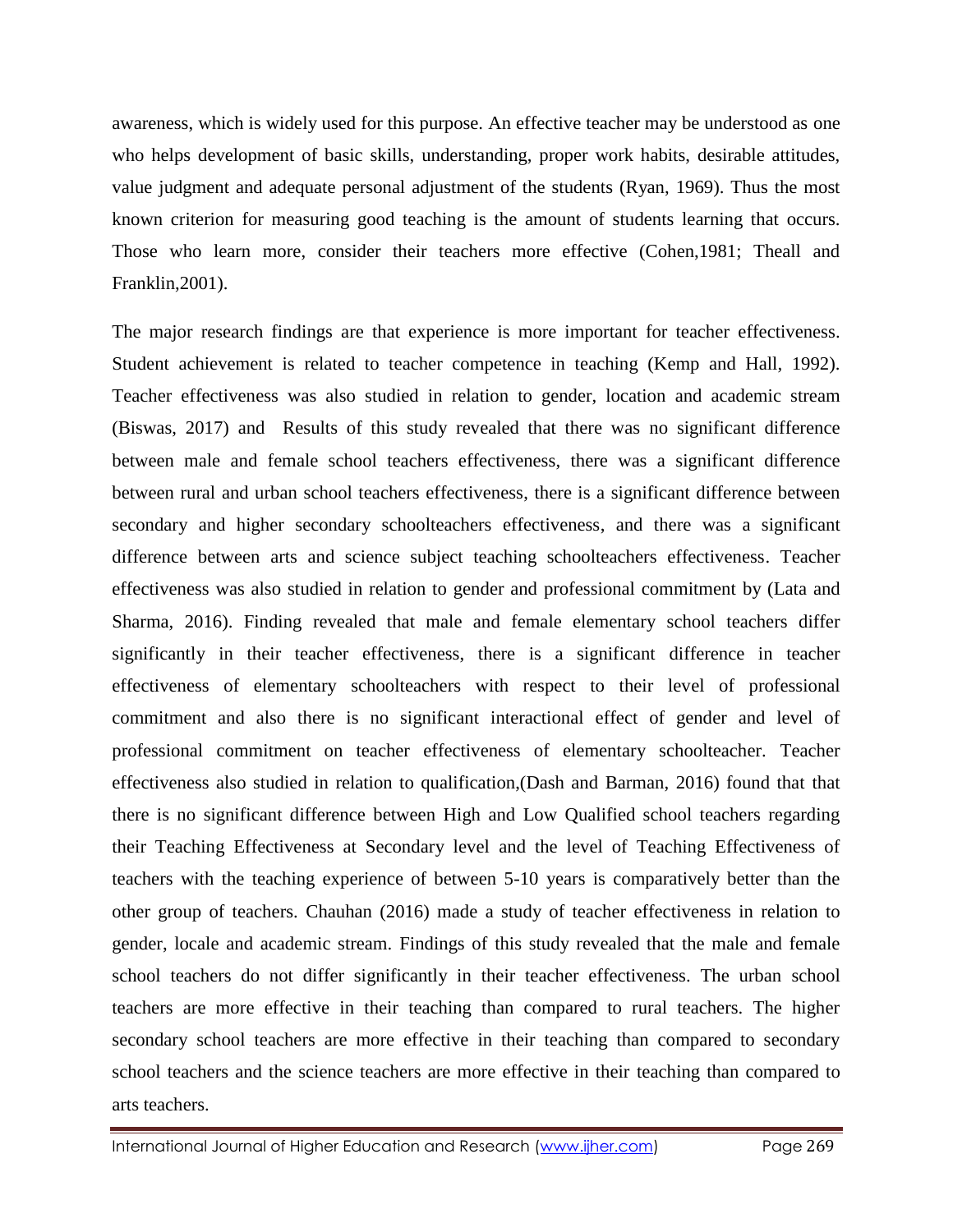Kaur and Sharma (2015) studied teacher effectiveness in relation to occupational stress, teaching experience and gender. The purpose of this study was to study the effect of occupational stress, teaching experience, gender and their various interactions on teacher effectiveness. The results of this study revealed that occupational stress levels of teachers do not influence their teacher effectiveness. No significant interactional effect of teaching experience and gender on teacher effectiveness was found. It was also found that there is no significant interactional effect of occupational stress, teaching experience and gender on teacher effectiveness. Teacher effectiveness was studied to in relation to professional commitment by (Sharma and Malik, 2013). The study revealed that gender of the secondary school teachers does not bear any relationship with Teaching Effectiveness and Professional commitment. It also revealed that locality of the schools does not influence the Teaching Effectiveness but influence the Professional commitment of Secondary School Teachers and also there was a significant relationship between Teaching Effectiveness and Professional commitment of Secondary School Teachers. Professional commitment influences Teaching Effectiveness positively. So we can see that teacher effectiveness was studied in many ways. So keeping all these point in mind following objective was set for present research-

### **Objective**

- 1- To study Teacher Effectiveness in relation to experience of teachers.
- 2- To study teacher effectiveness in relation to gender.
- 3- To find out the relationship between teacher effectiveness and teaching experience.

#### **Hypothesis**

- 1- There will be significant difference in teacher effectiveness in respect of experience of Teachers.
- 2- There will be a significant difference in teacher effectiveness of male and female teachers having experience of 13-20 years.
- 3- There will be a significant difference in teacher effectiveness of male and female teachers having experience of 5-12 years.
- 4- There will be a significant difference in teacher effectiveness of male teachers having 13- 20 years experience and male teachers having 5-12 years experience.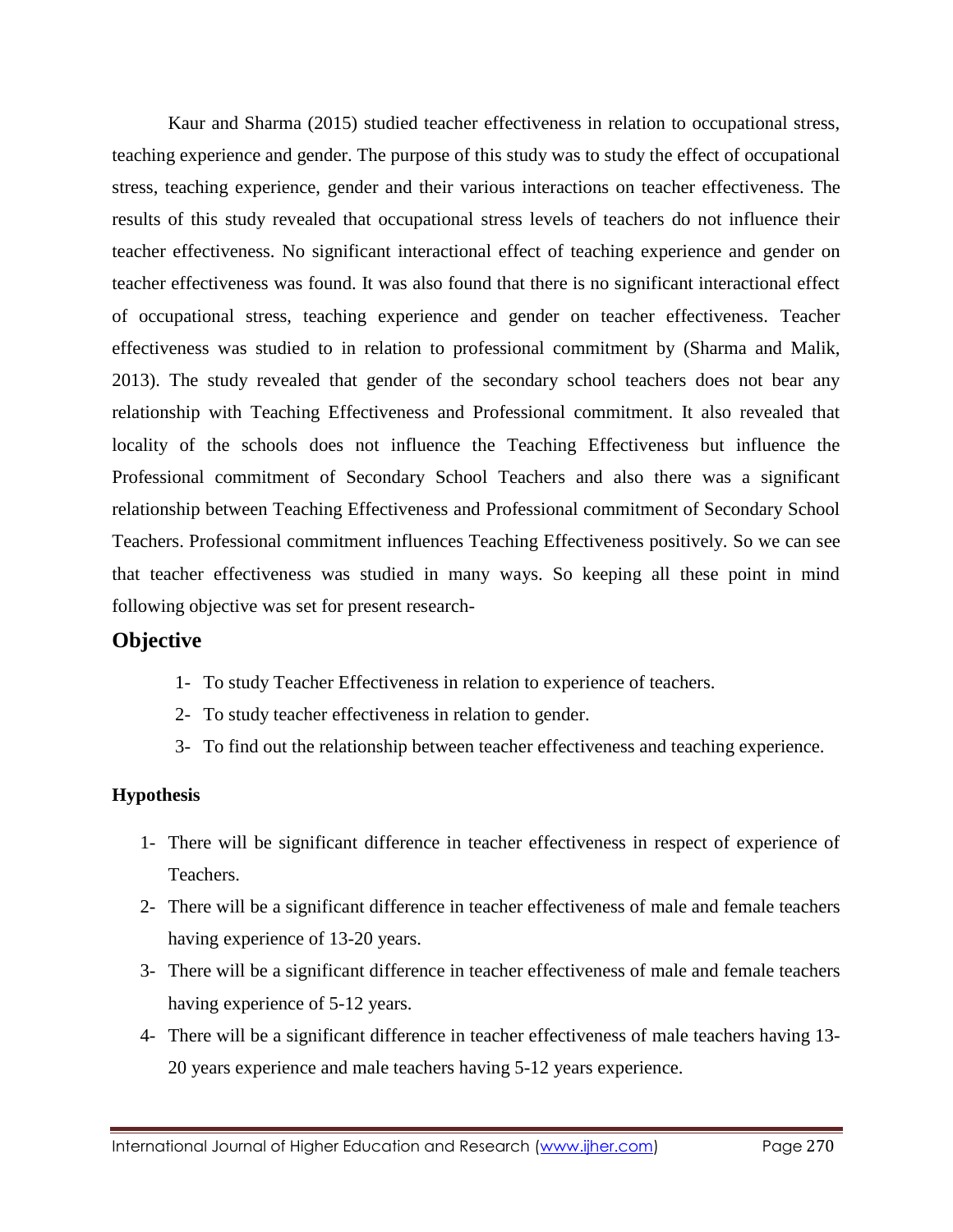- 5- There will be a significant difference in teacher effectiveness of female teachers having 13-20 years experience and female teachers having 5-12 years experience.
- 6- There will be a significant difference in teacher effectiveness of male teachers having 5- 12 years experience and female teachers having 13-20 years experience.
- 7- There will be a significant difference in teacher effectiveness of male teachers having 13- 20 years experience and female teachers having 5-12 years experience.
- 8- There will be a significant relationship between teacher effectiveness and teaching experience.

#### **Methodology**

#### **Sample**

In the present study 100 senior secondary school Teachers were selected from central schools (the kendriya vidyalayas are a system of central government school in India that were instituted under the aegis of the ministry of human resource development) of Haridwar and Dehradun districts of Uttrakhand state of India. Group 1 included 50 teachers who have teaching experience of (13-20 year), in this group there are (25 male and 25 female teachers) group 2 include 50 teachers who have teaching experience (5-12year) in this group also have 25 male and 25 female teachers. Purposive Sampling technique was used for data collection.

#### **Tool Used**

 Teacher Effectiveness scale was used for measuring teacher effectiveness of teachers which constructed and standardized by Dr. Pramod Kumar and D.N. Mutha. In this scale 69 items are included. All the 69 items of the scale are positively worded. Items are given a score of '5', '4', '3', '2', '1' for 'strongly agree', 'agree', 'undecided', 'disagree', and 'strongly disagree' respectively. Thus , the possible range of scores is between 69 to 345. Lower scores indicate less teacher effectiveness while higher scores indicate higher teacher effectiveness.

#### **Procedure**

The data was collected from central schools of Hardwar districts of Uttarakhand state. The investigators communicated the principals of central school regarding the purpose of study and take permission for data collection. Then take time from teachers and established rapport with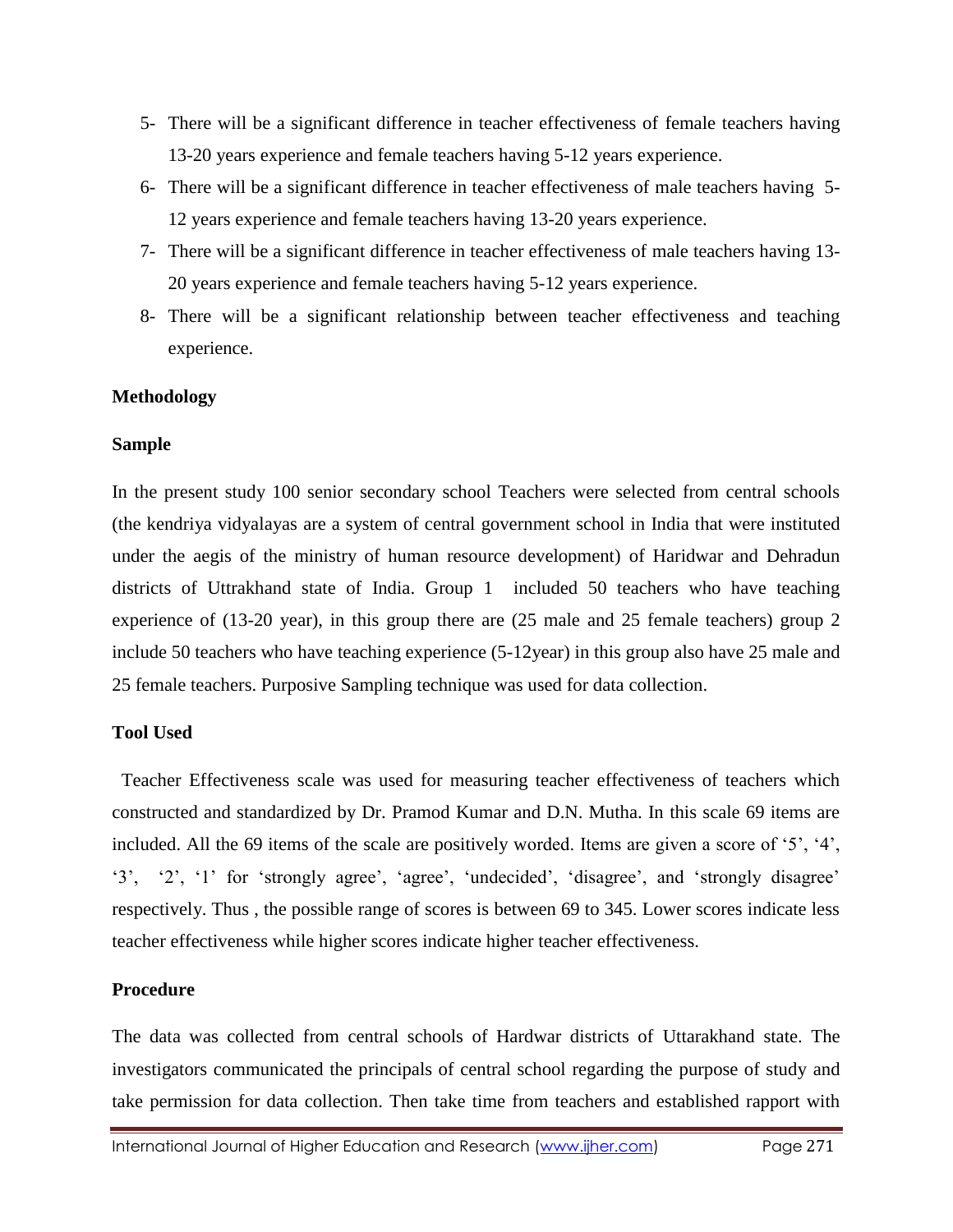them give proper instruction for completing inventory. After inventory completed scoring is done with help of manual. Data was analyzed with the help of statistical techniques mean S.D, ttest, and correlation between these two variable also seen.

### **Results and Interpretation**

The obtained result of this study enumerated as under-

#### **Table-1**

## **Comparison of teachers having experience 5-12 years and 13-20 years in terms of Teacher Effectiveness**

| Teaching       | N  | Mean   | <b>SD</b> | Df | t value  |
|----------------|----|--------|-----------|----|----------|
| Experience     |    |        |           |    |          |
|                |    |        |           |    |          |
| $5 - 12$ years | 50 | 259.88 | 45.85     | 98 | $6.12**$ |
|                |    |        |           |    |          |
| 13-20 years    | 50 | 311.14 | 37.42     |    |          |
|                |    |        |           |    |          |
|                |    |        |           |    |          |

**\* Significant at the 0.01 level of significance**

From the above table-1 reveal that, Mean value of teachers having experience of 5 to 12 year on teacher effectiveness scale was (M=259.88) and Mean value of teachers having experience of 13 to 20 years was found higher (M= 311.14) on teacher effectiveness scale, and yielded t- value between these two means was  $(t= 6.12)$  found to be significant at 0.01 level of confidence.

### **Table-2**

## **Comparison of the male and female teacher having (13-20 years) in terms of teacher effectiveness.**

| Teacher              | Gender |    | Mean  | <b>SD</b> | df | t-value |
|----------------------|--------|----|-------|-----------|----|---------|
| Effectiveness   Male |        | 25 | 317   | 30.53     |    |         |
|                      | Female | 25 | 318.4 | 42.12     | 48 |         |
|                      |        |    |       |           |    |         |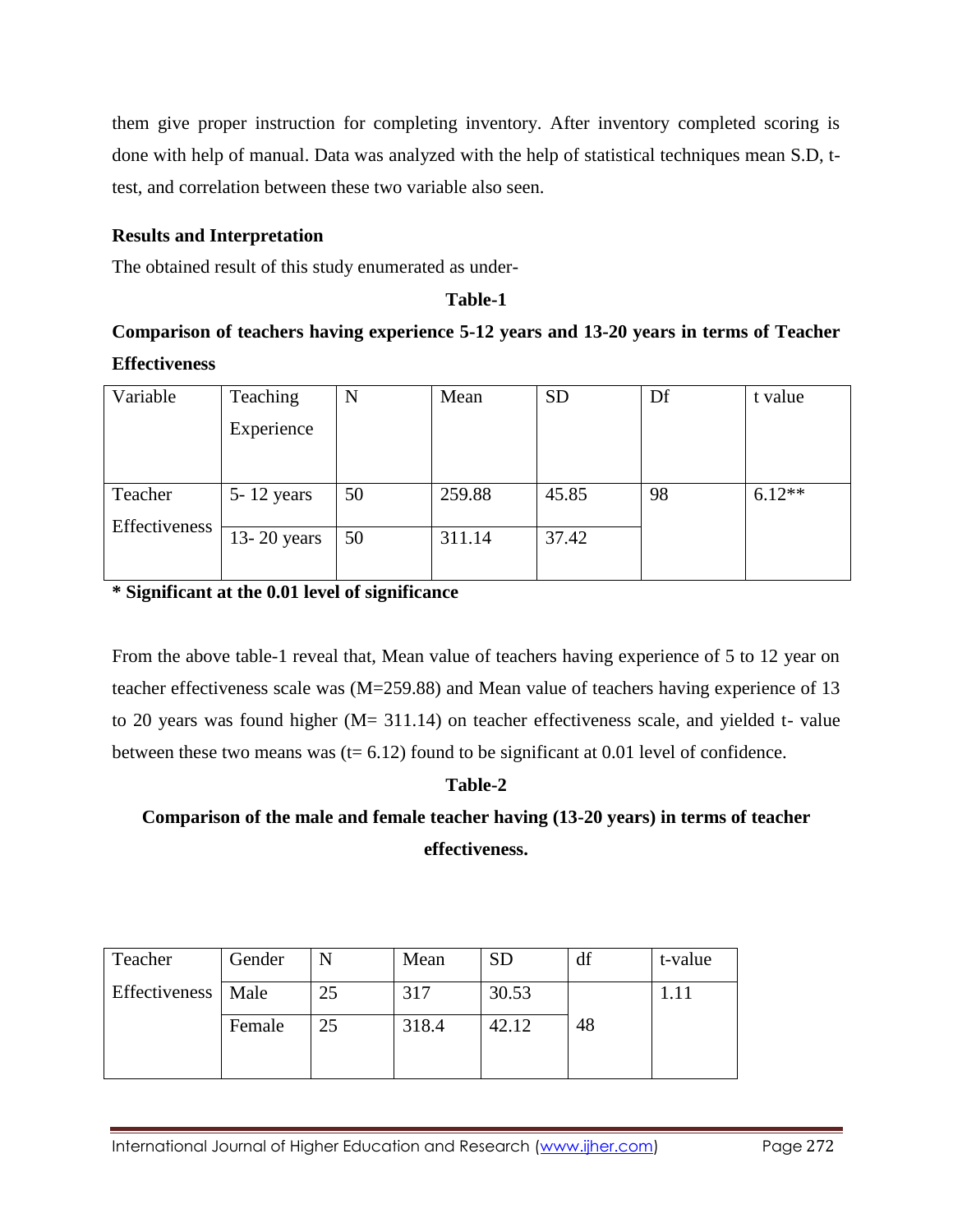This table reveal that male with teaching experience 13-20 years have mean (m-317) and female with teaching experience 13-20 years have mean(m-318.4). there was negilable difference between these two groups and yield t-value (1.11) was found to be insignificant at 0.05 level of confidence. This indicates that effectiveness of women also increase with experience.

#### **Table 3**

## **Comparison of the male and female teacher having (5-12 years) in terms of teacher effectiveness.**

| Teacher   Gender |        |    | M      |       | di | t-value       |
|------------------|--------|----|--------|-------|----|---------------|
| Effectiveness    | Male   | 25 | 273.24 | 41.62 | 48 | $\angle .57*$ |
|                  | Female |    | 246.52 | 31.19 |    |               |

**\* Significant at the 0.05 level of significance**

This table reveal that the male teachers  $(M=273.24)$  show better teaching effectiveness than female teachers  $(M=246.52)$ , and this yield a significant t-value  $(2.57)$  at 0.01 level of confidence. This indicates that if male have less experience they show better effectiveness than their counterparts.

#### **Table** 4

**Comparison of male teachers on having high (13-20 years) and low (5-12 years)experience in terms of Teacher Effectiveness**

| Teacher                    | Experience $\vert$ N |    | M      | <b>SD</b> |    | t-value  |
|----------------------------|----------------------|----|--------|-----------|----|----------|
| Effectiveness   13-20 yrs. |                      | 25 | 317    | 31.84     | 48 | $4.17**$ |
|                            | $5-12$ yrs.          | 25 | 273.24 | 41.62     |    |          |

**\* Significant at the 0.01 level of significance**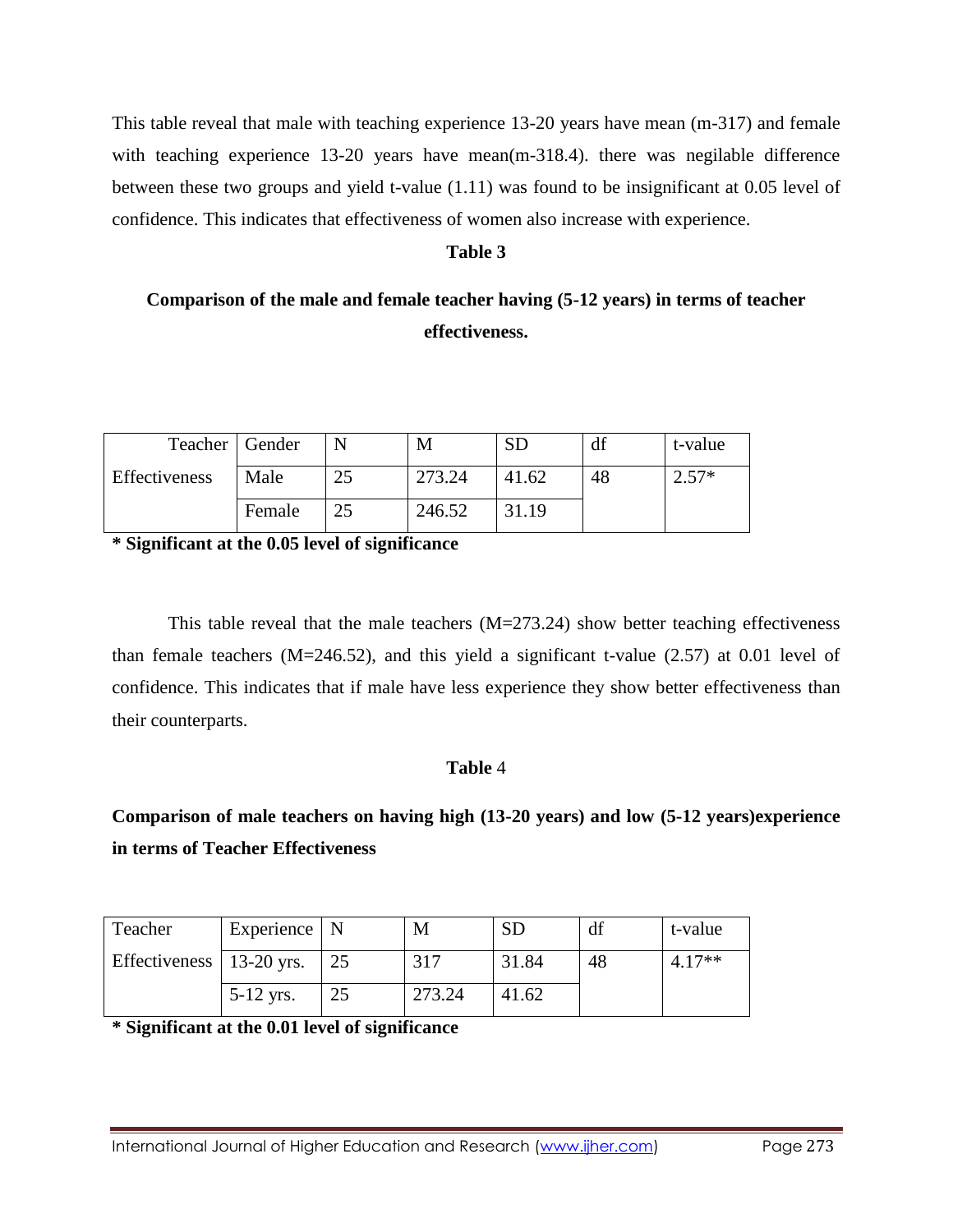The above table indicates that t-value was found( 4.17 at df 48) to be significant at 0.01 level of significance. It means that there is a significant difference in the teacher effectiveness of 5-12 and 13-20 years experience male teachers of senior secondary school. It is clear from the mean values that the high experienced male teachers (M=317) show better teaching effectiveness than low experienced male teachers (M=273.24).this indicate that experience increase effectiveness.

#### **Table 5**

## **Comparison of female teachers on having high (13-20 years) and low (5-12 years)experience in terms of Teacher Effectiveness**

| Teacher                         | Experience $\vert$ N |           | M      |       | df |          |
|---------------------------------|----------------------|-----------|--------|-------|----|----------|
| Effectiveness $\vert$ 13-20 yrs |                      | 25 female | 305.28 | 42.12 | 48 | $5.16**$ |
|                                 | $5-12$ yrs           | 25 female | 246.52 | 31.19 |    |          |

**\* Significant at the 0.01 level of significance**

The above table indicates that t-value was found( 5.16 at df 48) to be significant at 0.01 level of confidence. It means that there is a significant difference in the teacher effectiveness of 5-12 and 13-20 years experience female teachers of senior secondary school. It is clear from the mean values that the high experienced male teachers (M=305.28) show better teaching effectiveness than low experienced female teachers (M=246.52).

#### **Table 6**

**Comparison of male teachers having (5-12 years)experienceand female teachers havinghigh (13-20 years) experience in terms of teacher effectiveness**

|                         | Gender | N  | M      | <b>SD</b> | df | t-value  |
|-------------------------|--------|----|--------|-----------|----|----------|
| Experience              |        |    |        |           |    |          |
|                         | Male   | 25 | 273.24 | 41.62     |    |          |
| $(5-12 \text{ years})$  |        |    |        |           | 48 | $2.71**$ |
|                         | Female | 25 | 305.28 | 42.12     |    |          |
| $(13-20 \text{ years})$ |        |    |        |           |    |          |

**\*\* Significant at the 0.01 level of significance**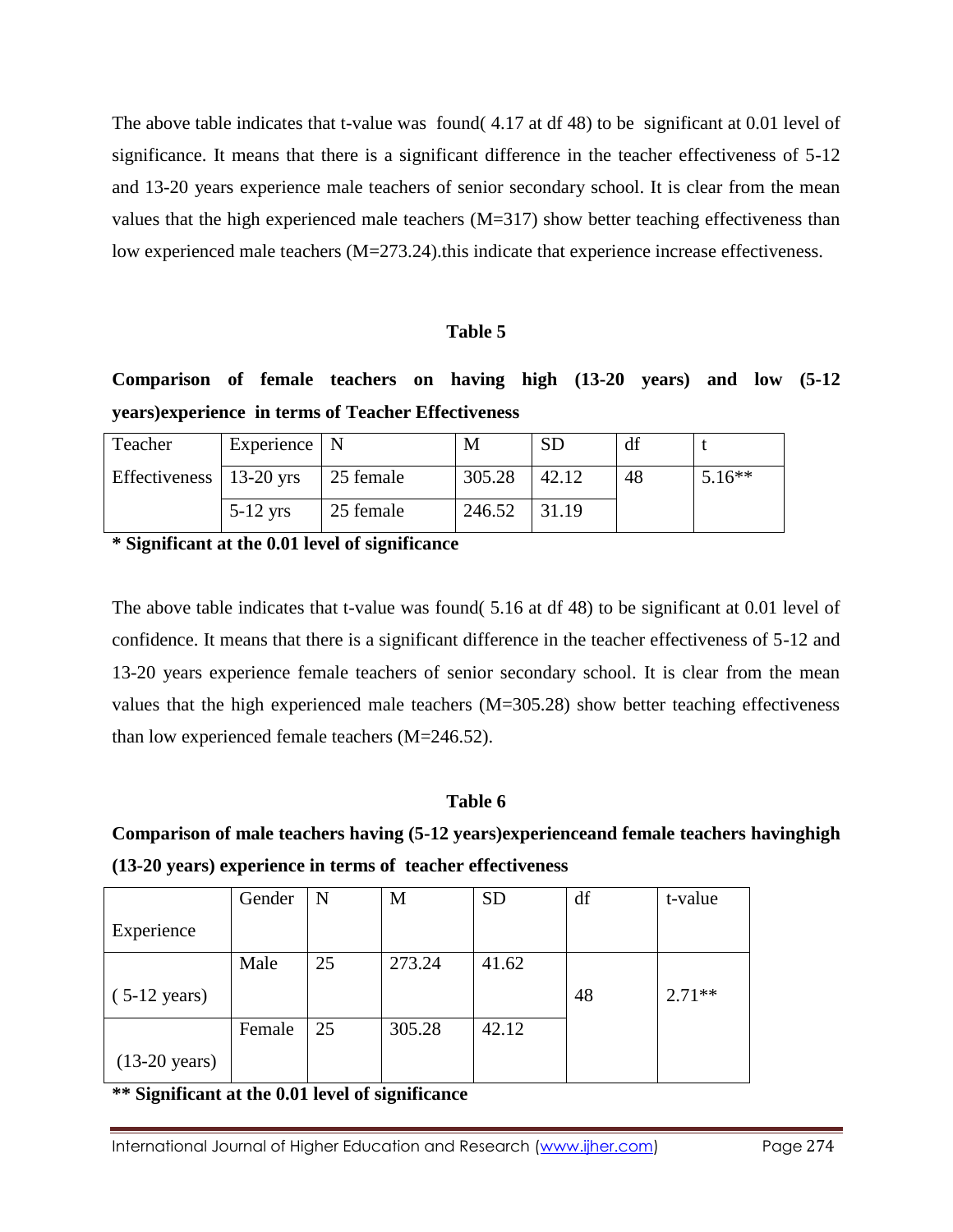The above table indicates that t-value was found 2.71 at df 48 was significant at 0.01 level of confidence. It means that there is a significant difference in the teacher effectiveness of 5-12 years experience male teachers and 13-20 years experience female teachers of senior secondary school. It is clear from the mean values that the high experienced female teachers (M=305.28) show better teaching effectiveness than low experienced male teachers (M=273.24).

#### **Table 7**

**Comparison of female teachers having (5-12 years) experience and male teachers having (13-20 years) experience in terms of teaching experience.**

|                         | Gender | N  | M      | <b>SD</b> | Df | t-value  |
|-------------------------|--------|----|--------|-----------|----|----------|
| Experience              |        |    |        |           |    |          |
|                         | Female | 25 | 246.52 | 31.19     |    |          |
| $(5-12 \text{ years})$  |        |    |        |           | 48 | $7.19**$ |
|                         | Male   | 25 | 317    | 31.84     |    |          |
| $(13-20 \text{ years})$ |        |    |        |           |    |          |

#### **\* Significant at the 0.01 level of significance**

The table reveal that Mean score for male teacher with experience of 13-20 years (m- 317) was greater than Mean score for female teacher with experience of 5-12 years (m- 246.52) and it yield a t- value( 7.19) was found to be significant at 0.01 level of confidence. It means that male teacher who have greater experience are more effective.

#### **Table-8**

#### **Summary of 2x2 way ANNOVA table.**

| source                | SS        | df | ms       | f-ratio |
|-----------------------|-----------|----|----------|---------|
| <b>Between groups</b> | 76331.15  |    | 25443.72 | 18.89** |
| With in groups        | 129285.86 | 96 | 1346.73  |         |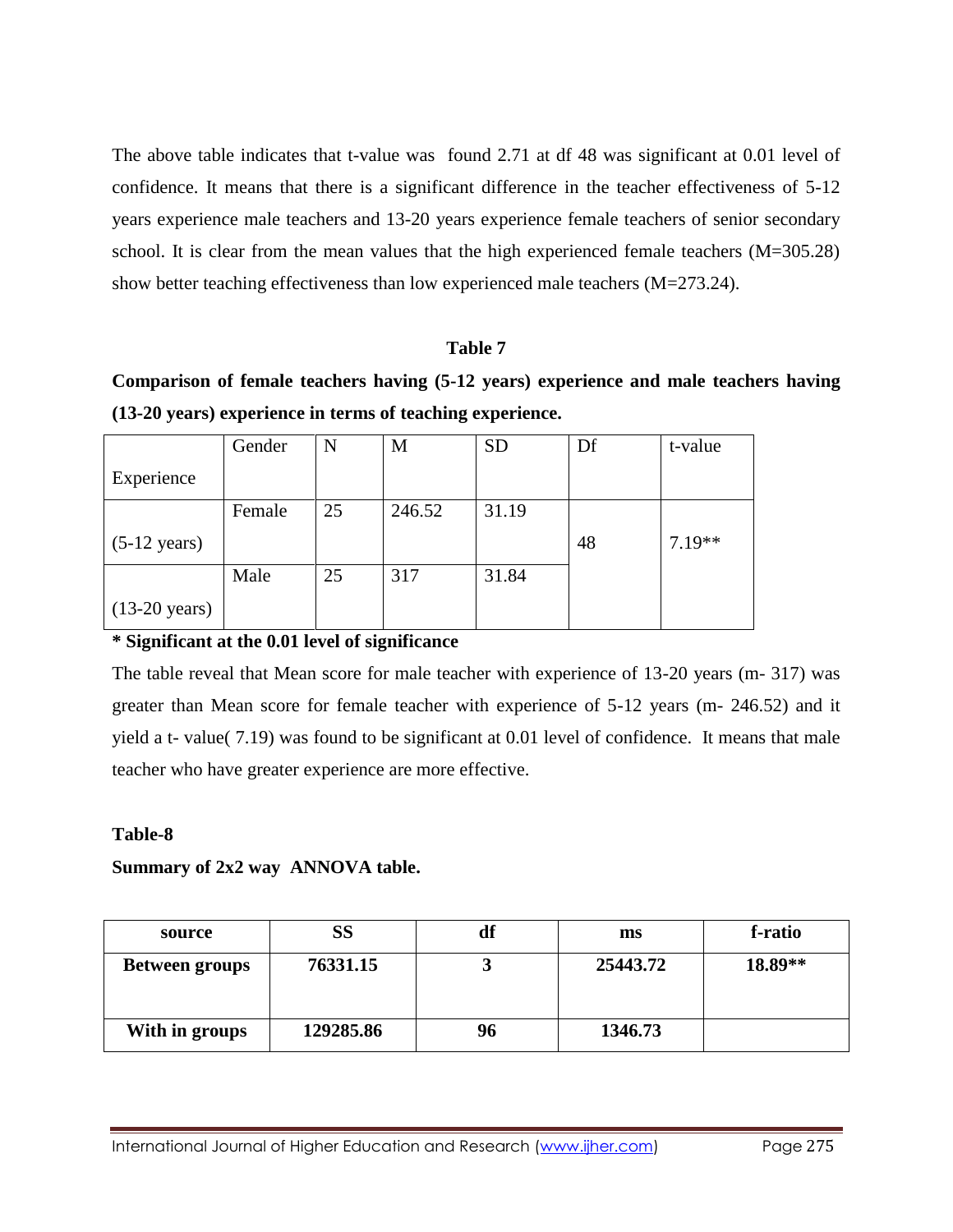Table-8 indicate that we found significant f-ratio when we compare between groups and among groups, the value of  $f = 18.89$  was found to be significant at 0.01 level of confidence. This indicate

that experience put significant impact on teacher effectiveness. As the experience increase effectiveness in teaching also increase.

| 'able | n |
|-------|---|
|-------|---|

**Co-Relation between Teacher Effectiveness and Teaching experience**

| <b>Variables</b>             |         |
|------------------------------|---------|
| <b>Teacher Effectiveness</b> | $+0.46$ |
| Teaching experience          |         |

Table – 8 reveal that there was significant positive relationship between teacher effectiveness and teaching experience. As years of experience increased score on teacher effectiveness scale also increase.

#### **DISCUSSION**

The objective of present research was to see impact of experience on teacher effectiveness. We administer teacher effectiveness scale on two group of teachers one group was having experience of 05 to 12 year and other group having experience of 13 to 20 years. We found a significant difference between teacher effectiveness and experience, significant difference between male teacher with 5-12 years experience and male teacher with 13-20 year experience, significant difference between female teacher with 5-12years experience and female teacher with13-20 years experience, significant difference between 5-12 years male teachers and 13-20 year female teachers, significant difference between 5-12 years female teachers and 13-20 years male teachers, the found t-value was ( 6.12, 4.17, 5.16, 2.71 and 7.91) found to be significant at 0.01 level of confidence. The result also show significant difference between male and female teacher with 5-12 years experience the found t-value (2.47) was significant at 0.05 level of confidence. 2x2 way analysis of variance (f- 18.89) also found to be significant at 0.01 level of confidence. Except this we also calculate co-relation between teacher effectiveness and experience there was positive co-relation  $(+.46)$  between these two variables. So we can say that experience increase effectiveness. We can say high experience surely put impact on teacher effectiveness. Our findings are supported by many research ,(Dash and Barman, 2016) found that that there is no significant difference between High and Low Qualified school teachers regarding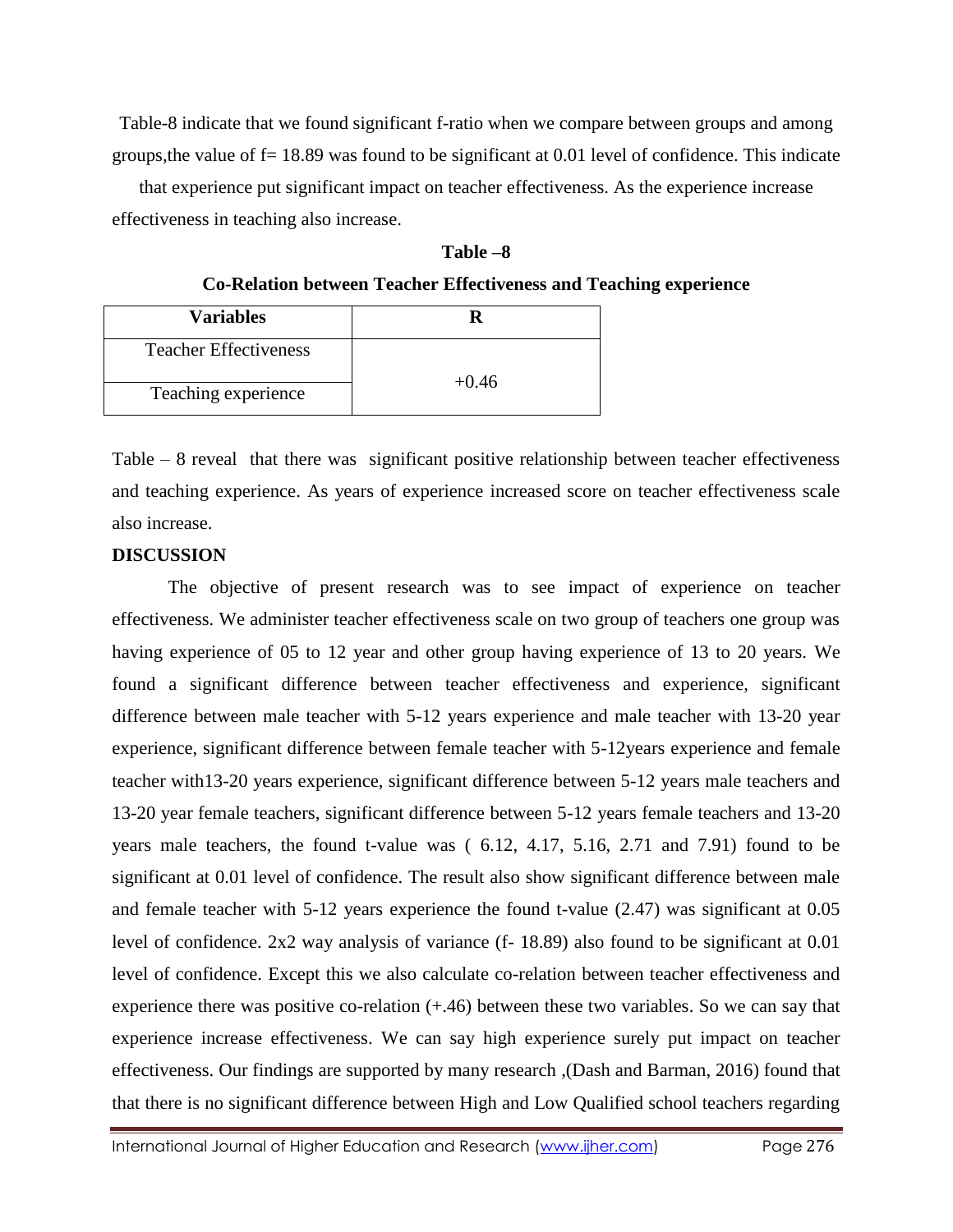their Teaching Effectiveness at Secondary level and the level of Teaching Effectiveness of teachers with the teaching experience of between 5-10 years is comparatively better than the other group of teachers. Pachaiyappan and Raj (2014) study revealed that there was a significant difference in teacher effectiveness among the school teachers with respect to locale, arts and science stream, secondary and higher secondary level, teaching experience and type of school management. Rani and Devi (2015) made a study of teacher effectiveness of senior secondary school teachers in relation to gender, type of school and teaching experience. The findings of this study indicated that there is no significant difference between the male and female school teachers on teacher effectiveness. Significant difference exists between teachers teaching in government and private schools on teacher effectiveness. Also there is significant difference between teachers having teaching experience below and above 10 years on teacher effectiveness, teachers having experience above 10 years were more effective in their teaching as compared to teachers with below 10 years experience. Islahi and Nasreen (2013) conducted a study to find out who make effective teachers, men or women in Indian perspective. They found that gender had no significant influence on overall effectiveness of secondary school teachers i.e. there is no significant difference (*p* >0.05) between effectiveness of male and female teachers.

#### **Conclusion**

In the present study the researchers studied the impact of teaching experience on teacher effectiveness in relation to gender of senior secondary teachers. The major finding of the study is – More experienced teachers are differs significantly in their teaching effectiveness than less experienced teachers and male and female teachers differ significantly in respect of teaching experience. Thus it is concluded that teacher effectiveness is affected by experience.

The main limitation of the present study was that teacher effectiveness particularly was studied on the basis of teachers' own responses. Because of social desirability the teachers might have rated themselves high on teacher effectiveness scale. For studying teacher effectiveness truly besides teachers' self-evaluation scale must be used. We should consider students opinions and other senior teacher opinion. The sample of the study was very less.so we should take more variable to study teacher effectiveness.

#### **References:**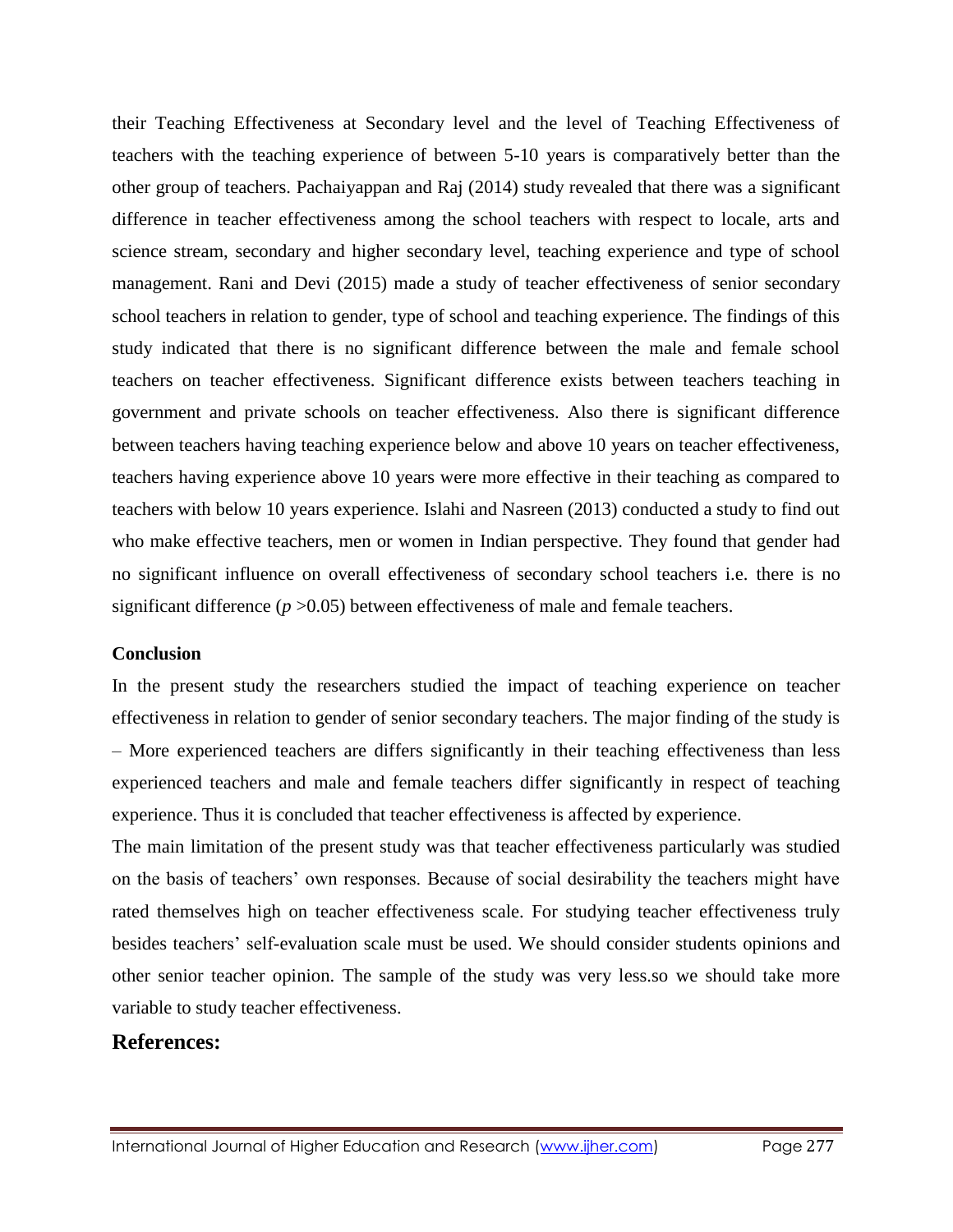- Biswas, M. (2017).A study of teacher effectiveness of secondary school teachers in relation to Gender, Location and Academic Stream.*International Education and Research Journal,*  3(9), 47-48.
- Chauhan, A. (2016). A study of teacher effectiveness in relation to gender, locale and academic Stream.*International Journal of Advanced Research in Education & Technology (IJARET),* 3(4), 121-123.
- Cohen, P. A. (1981). Student ratings of instruction and student achievement: A Meta- Analysis of Multi-section Validity Studies. *Review of Educational Research,* 51, 281-309.

Dass, U & Barman, P. (2016). Teaching effectiveness of secondary school teachers in the district of purbamedinipur, West Bengal.*IOSR Journal of Humanities and Social Science (IOSR-JHSS),*  21(7), 50-63.

- Islahi, F&Nasreen (2013). Who make effective teachers, Men or Women? An Indian Perspective.*Universal Journal of Educational Research,* 1(4), 285-293.
- Kaur, H &Brar, H. S. (2009).Impact of B.Ed. programme on teacher effectiveness, personality, teaching aptitude and attitude towards teaching of prospective teachers. *Ph.D. Thesis in Education*.Department of Education, P. U., Chandigarh.
- Kaur.R., Sharma. K &Singh.S.(2015). Effectiveness of multimedia approach on the academic achievement. *International Journal of Applied Research*, 9, 467-471.
- Kemp. L& Hall, A. H. (1992). Impact of effective teaching research on student achievement and teacher performance: AccessImplication for Quality Education. Jackson, M. S: Jackson State University.
- Lata, S& Sharma, S. K. (2016).Teacher effectiveness of elementary school teachers in relation to gender and professional commitment.*Scholarly Research Journal for Interdisciplinary Studies,* 4(27), 3249-3258.
- Luft& Ingham (1973).Personal effectiveness.In Pareek. U andPurohit.S, (2010) Training Instruments in HRD and OD New Delhi: Tata McguawHillPublishing Co Ltd.
- Malik, U&Sharma, D.K.(2013). Teacher effectiveness of elementary school teachers in